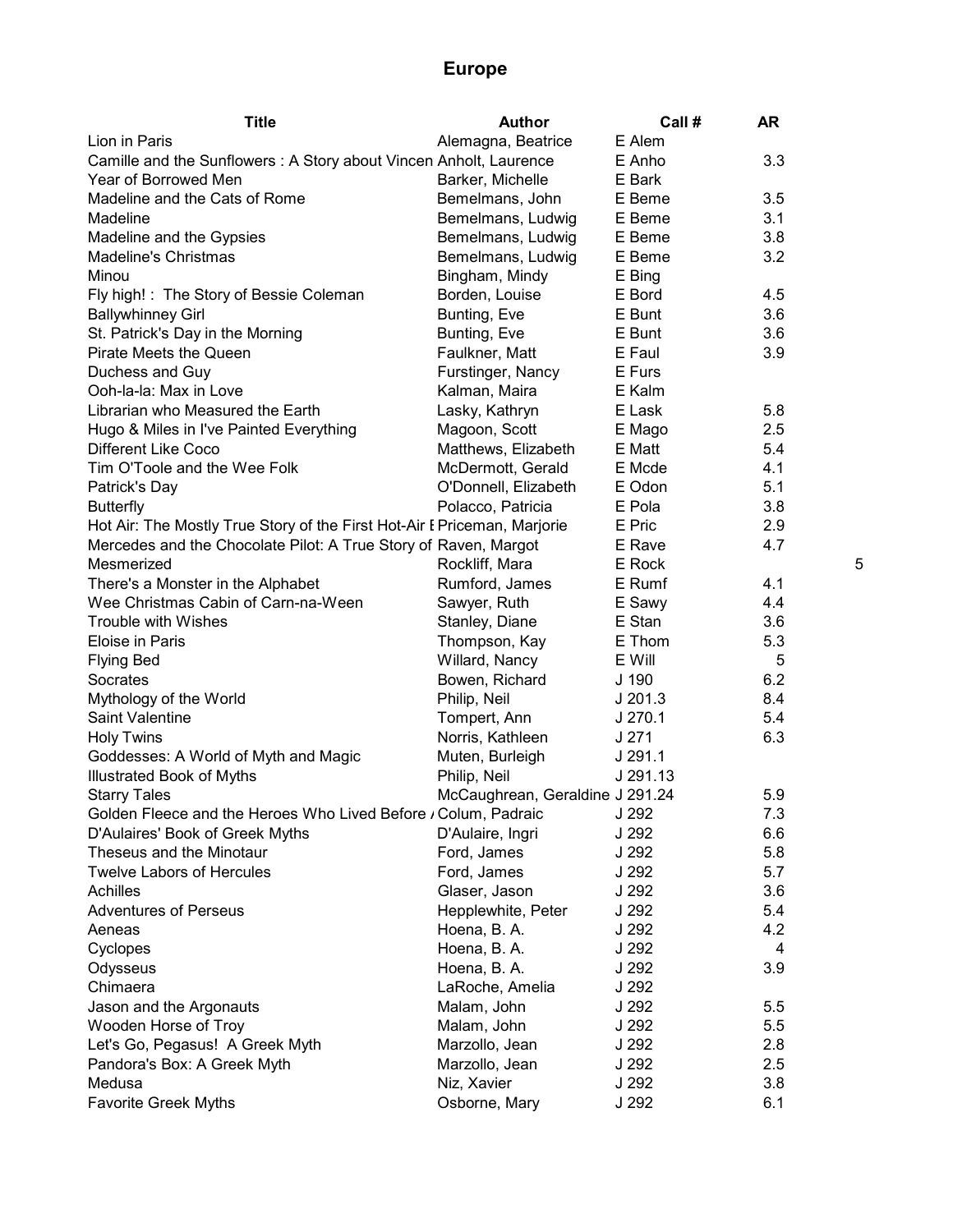| Title                                                              | <b>Author</b>     | Call #     | AR  |
|--------------------------------------------------------------------|-------------------|------------|-----|
| Voyages of Odysseus                                                | Reid, Sue         | J 292      | 5.6 |
| Athena                                                             | Roberts, Russell  | J 292      |     |
| Cyclopes                                                           | Roberts, Russell  | J 292      |     |
| Robber Baby: Stories from the Greek Muths                          | Rockwell, Anne    | J 292      |     |
| Mighty 12                                                          | Smith, Charles    | J 292      | 7.6 |
| Cerberus                                                           | Tracy, Kathleen   | J 292      |     |
| Theseus and the Minotaur                                           | Welvaert, Scott   | J 292      | 3.9 |
| Z is for Zeus: A Greek Mythology                                   | Wilbur, Helen     | J 292.1    | 7   |
| Greek and Roman Mythology A to Z                                   | Daly, Kathleen    | J 292.13   |     |
| Athena                                                             | Hoena, B. A.      | J 292.2    | 4.2 |
| Poseidon                                                           | Hoena, B. A.      | J 292.2    | 3.8 |
| Hades                                                              | Richardson, Adele | J 292.2    | 4.2 |
| <b>Hercules</b>                                                    | Richardson, Adele | J 292.2    | 4.1 |
| Irish Cinderlad                                                    | Climo, Shirley    | J 398.2    | 4.2 |
| 33 Multicultural Tales to Tell                                     | DeSpain, Pleasant | J 398.2    |     |
| Pied Piper of Hamelin                                              | Diamond, Donna    | J 398.2    |     |
| Our Favorite Stories from Around the World                         | Gavin, Jamila     | J 398.2    |     |
| <b>Bremen Town Musicians</b>                                       | Gross, Ruth       | J 398.2    | 2.2 |
| Orphan                                                             | Manna, Anthony    | J 398.2    | 5.3 |
| Barefoot Book of Giants, Ghosts and Goblins                        | Matthews, John    | J 398.2    |     |
| Pied Piper of Hamelin                                              | Mayer, Mercer     | J 398.2    |     |
| <b>Bremen Town Musicians</b>                                       | Orgel, Doris      | J 398.2    | 4.4 |
| Water of Life                                                      | Rogasky, Barbara  | J 398.2    |     |
| <b>Bearskinner</b>                                                 | Schlitz, Laura    | J 398.2    | 4   |
| Not One Damsel in Distress: World Folktales for SI Yolen, Jane     |                   | J 398.2    | 5.7 |
| Seven Swabians and Other German Folktales                          | Altmann, Anna     | J 398.2094 |     |
| Fiona's Luck                                                       | Bateman, Teresa   | J 398.2094 |     |
| Harp o'gold                                                        | Bateman, Teresa   | J 398.2094 | 4.5 |
| Leprechaun Gold                                                    | Bateman, Teresa   | J 398.2094 | 4.6 |
| Ring of Truth                                                      | Bateman, Teresa   | J 398.2094 |     |
| Leprechaun tales                                                   | Carroll, Yvonne   | J 398.2094 | 4.2 |
| Wishing of Biddy Malone                                            | Cowley, Joy       | J 398.2094 | 4.1 |
| Big Anthony: His Story                                             | De Paola, Tomie   | J 398.2094 | 3.3 |
| Clown of God                                                       | De Paola, Tomie   | J 398.2094 | 3.7 |
| Days of the Blackbird                                              | De Paola, Tomie   | J 398.2094 | 4.2 |
| Legend of Old Befana                                               | De Paola, Tomie   | J 398.2094 | 2.9 |
| Mysterious Giant of Barletta                                       | De Paola, Tomie   | J 398.2094 | 3.9 |
| Strega Nona: an Old Tale                                           | De Paola, Tomie   | J 398.2094 | 3.9 |
| Fin M'Coul                                                         | DePaola, Tomie    | J 398.2094 | 4   |
| Jamie O'Rourke and the Big Potato                                  | DePaola, Tomie    | J 398.2094 | 3.9 |
| Jamie O'Rourke and the Pooka                                       | DePaola, Tomie    | J 398.2094 |     |
| Names Upon the Harp                                                | Heaney, Marie     | J 398.2094 |     |
| St. Patrick and the peddler                                        | Hodges, Margaret  | J 398.2094 |     |
| <b>Count Silvernose</b>                                            | Kimmal, Eric      | J 398.2094 |     |
| <b>Favorite Medieval Tales</b>                                     | Osborne, Mary     | J 398.2094 |     |
| <b>Brave Margaret</b>                                              | San Souci, Robert | J 398.2094 | 3.7 |
| Papa Gatto                                                         | Sanderson, Ruth   | J 398.2094 | 4.9 |
| Finn McCool and the Great Fish                                     | Bunting, Eve      | J 398.22   | 4.6 |
| Finn MacCoul and his fearless wife                                 | Byrd, Robert      | J 398.22   | 5.1 |
| Mrs. McCool and the Giant Cuhullin                                 | Souhami, Jessica  | J 398.22   |     |
| Knut: How One Little Polar Bear Captivated the Wo Hatkoff, Juliana |                   | J 599.786  | 5.4 |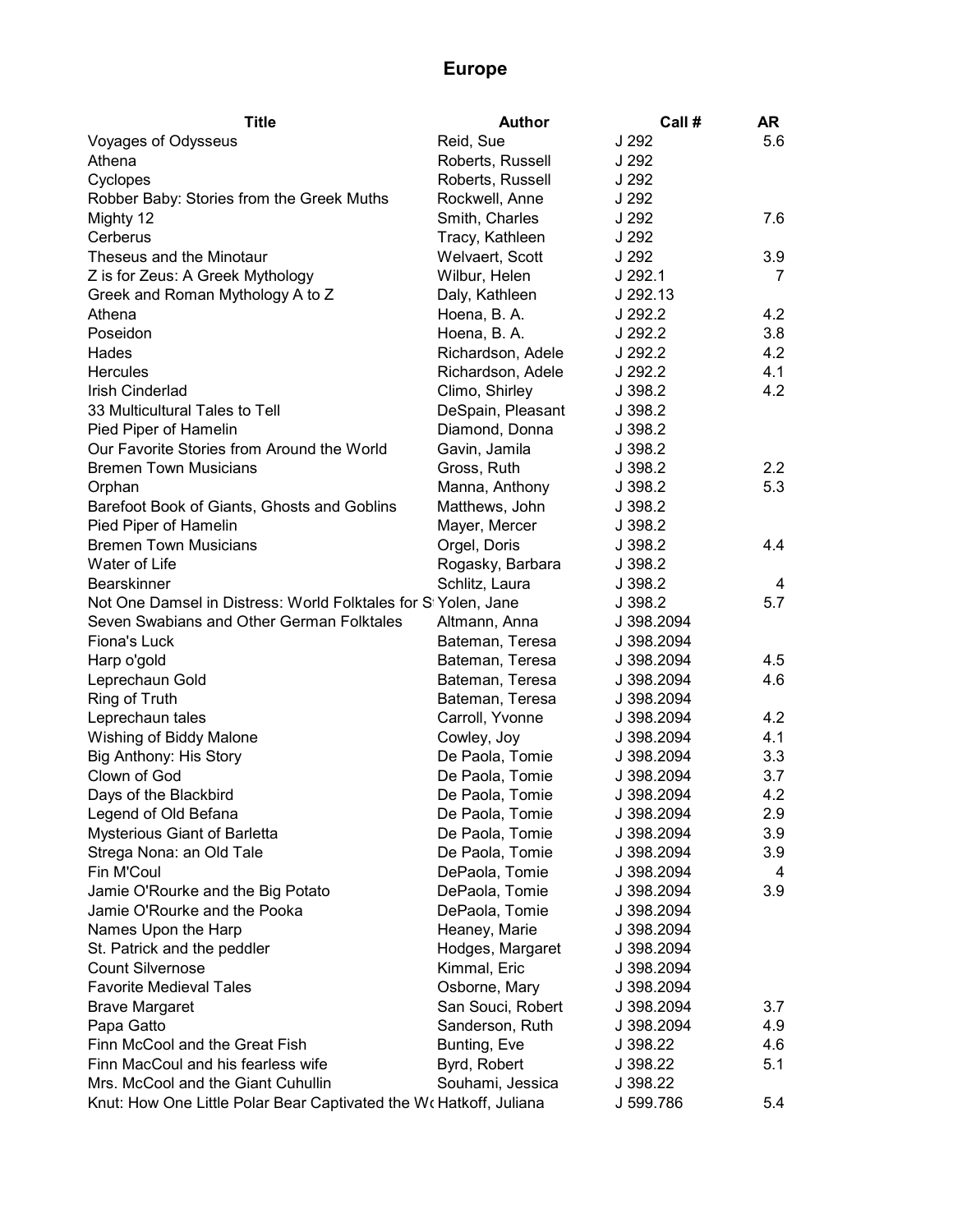| <b>Title</b>                                                 | <b>Author</b>       | Call #                | AR   |
|--------------------------------------------------------------|---------------------|-----------------------|------|
| Foods of Italy                                               | Roholt, Christine   | J 641.59              | 4.8  |
| Mad about Madeline: The Complete Tales                       | Bemelmans, Ludwig   | J 808.8               |      |
| Even More Short & Shivery                                    | San Souci, Robert   | J808.8                |      |
| Even More Short & Shivery                                    | San Souci, Robert   | J 808.8               |      |
| Short & Shivery                                              | San Souci, Robert   | J 808.8               |      |
| Hidden Child                                                 | Millman, Isaac      | J 940.531             | 5.2  |
| Ireland                                                      | Rudolph, Janice     | J 941.7               |      |
| Hitler Youth: Growing Up in Hitler's Shadow                  | Bartoletti, Susan   | J 943.53              | 7.8  |
| France                                                       | Markovics, Adam     | J 944                 | 3.4  |
| Rome                                                         | Rudolph, Jessica    | J 945.632             | 3.1  |
| Spain                                                        | Markovics, Joyce    | J 946                 |      |
| Greece                                                       | Markovics, Joyce    | J 949.5               | 3.5  |
| Alexander the Great: The Life of a King and Conqu Shone, Rob |                     | J B Alexander         | 4    |
| Joan of Arc: Heroine of France                               | Tompert, Ann        | J B JOAN              | 5.1  |
| Joan of Arc: A Photographic Story of a Life                  | Kudlinski, Kathleen | J B Joan of Arc       | 6.1  |
| Joan of Arc                                                  | Stanley, Diane      | J B Joan of Arc       | 6.9  |
| Medusa Jones                                                 | Collins, Ross       | J Fantasy Coll        | 4.4  |
| <b>Unfinished Angel</b>                                      | Creech, Sharon      | J Fantasy Cree        | 4.4  |
| Hunchback of Notre Dame                                      | <b>Walt Disney</b>  | J Fantasy Disn        |      |
| <b>Thief Lord</b>                                            | Funke, Cornelia     | J Fantasy Funk        | 4.8  |
| Inkheart                                                     | Funke, Cornelia     | J Fantasy Funk Ink    | 5.4  |
| Argos                                                        | Hardy, Ralph        | J Fantasy Hard        |      |
| Fairy's Return                                               | Levine, Gail        | J Fantasy Levi        | 3.8  |
| Marathon Mouse: Racing Around Ancient Greece                 | Auerbach, Annie     | J Fantasy Loon        |      |
| Pegasus: The Flame of Olympus                                | O'Hearn, Kate       | J Fantasy Ohea Pe     | 4.4  |
| Olympus at War                                               | O'Hearn, Kate       | J Fantasy Ohea Pe     | 4.8  |
| New Olympians                                                | O'Hearn, Kate       | J Fantasy Ohea Pe     | 4.7  |
| Origins of Olympus                                           | O'Hearn, Kate       | J Fantasy Ohea Pe     | 4.7  |
| My Mother's Daughter: Four Greek Goddesses Spi Orgel, Doris  |                     | J Fantasy Orge        | 4.3  |
| Hour of the Olympics                                         | Osborne, Mary       | J Fantasy Osbo 16     | 3.3  |
| Monday With a Mad Genius                                     | Osborne, Mary Pope  | J Fantasy Osbo Me     | 3.8  |
| Carnival at Candlelight                                      | Osborne, Mary Pope  | J Fantasy Osbo Me     | 3.9  |
| Night of the New Magicians                                   | Osborne, Mary       | J Fantasy Osbo Merl 7 |      |
| <b>Shadow Thieves</b>                                        | Ursu, Anne          | J Fantasy Ursu Cro    | 5.1  |
| Story of Diva and Flea                                       | Willems, Mo         | J Fantasy Will        | 4.6  |
| We'll Always Have Paris                                      | Stilton, Geronimo   | J GN Gero 11          | 3.3  |
| All for Stilton, Stilton for All                             | Stilton, Geronimo   | J GN Gero 15          |      |
| Lights, Camera, Stilton                                      | Stilton, Geronimo   | J GN Gero 16          |      |
| Weird Book Machine                                           | Stilton, Geronimo   | J GN Gero 9           | 3.5  |
| <b>Adventures in Ancient Greece</b>                          | Bailey, Linda       | J History Bail        | 4.7  |
| Tiger, Tiger                                                 | Banks, Lynne        | J History Bank        |      |
| Twenty and Ten                                               | Bishop, Claire      | J History Bish        | 4    |
| Lacemaker and the Princess                                   | Bradley, Kimberly   | J History Brad        | 4.3  |
| Family with Two Front Doors                                  | Ciddor, Anna        | J History Cidd        |      |
| William Shakespeare's Romeo and Juliet                       | Coville, Bruce      | J History Covi        | 6.7  |
| William Shakespeare's The Winter's Tale                      | Coville, Bruce      | J History Covi        | 5.7  |
| Tale of Two Cities                                           | Leighton, Marian    | J History Dick        | 5.8  |
| <b>Three Musketeers</b>                                      | Dumas, Alexandre    | J History Duma        | 11.3 |
| Avion My Uncle Flew                                          | Fisher, Cyrus       | J History Fish        | 5.3  |
| House of Tailors                                             | Giff, Patricia      | J History Giff        | 4.9  |
| Marie Antoinette, Princess of Versailles                     | Lasky, Kathryn      | J History Lask        | 6.2  |